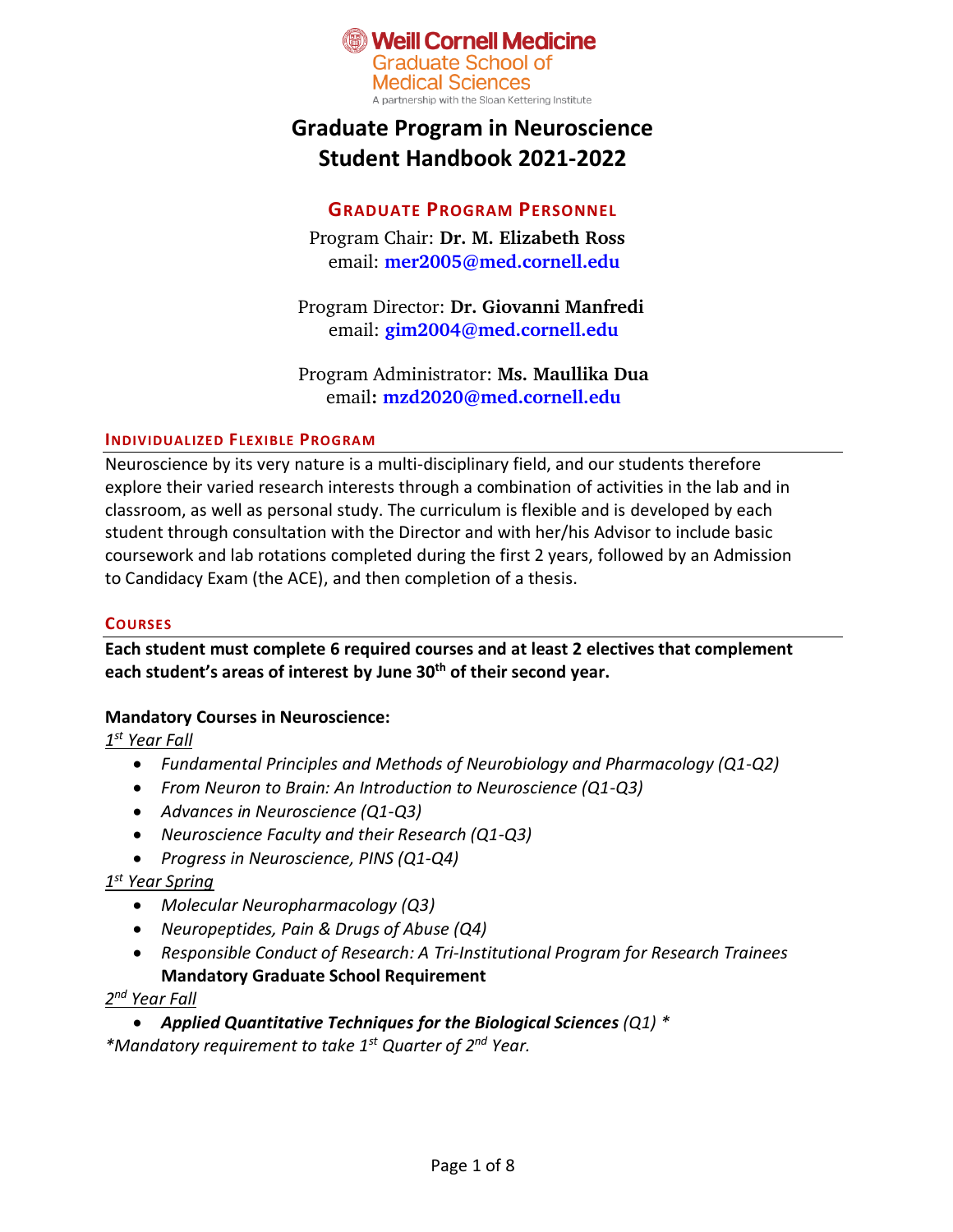

## **Elective Courses in Neuroscience:**

*Addiction and Society (Q3-Q4) Current Topics in Neurodegeneration (Q3-Q4) Mathematical Structures in Neuroscience (Q3-Q4) Developmental Neurobiology (Rockefeller University- varied years)*

## **Other Elective Courses in the Graduate School:**

*Introduction to Pharmacology (Q 1,2) Molecular Genetics (Q 1,2) Biochemistry and Structural Bio Core (Q 1,2) Principles of Developmental Biology (Q1)*

## **Please also view the 2021-2022 course catalog for alternative course offerings**

## **LABORATORY ROTATIONS & EXPECTATIONS**

- 1. All students must complete 3 lab rotations during the first two years (Students must start their 1st rotation **no later than December in the most extreme circumstances**). The student will choose a Thesis mentor based on the lab rotation experience and acceptance by the faculty member directing the lab.
- 2. Laboratory rotations last 2-3 months each, the average student spends between 10-14 weeks rotating in a lab. The minimum is 8 weeks, the maximum is 16 weeks. **3 months is recommended**.
- 3. Students are expected to begin their laboratory rotations **no later** than November of their 1st year. If you will be starting past November, you **must notify Neuroscience Program Leadership**.
- 4. Please consider your lab rotations carefully, each student must complete 3 laboratory rotations and by their  $3^{rd}$  most students are aware of their thesis lab. If a student has not found a thesis lab, a 4th lab rotation is encouraged. **By the beginning of September, students are expected to have a thesis lab, complete 2nd year course work, and begin research on their ACE.**
- 5. Laboratory Rotations can be done with Neuroscience Graduate faculty members and/or labs from other programs in the graduate school (i.e. Immunology, BCMB, etc.) or at Memorial Sloan Kettering; as long as the student's research is tied to Neuroscience. If you have questions about rotating with faculty or becoming part of a lab that does not have a Neuroscience appointment, please consult with the program director.

Students should decide on laboratory rotations by discussing opportunities with individual faculty members. Rotations allow students to get hands-on experience with experimental approaches that interest them and **provide an opportunity for students to get to know faculty with whom they may wish to do their thesis work**. Most importantly, they provide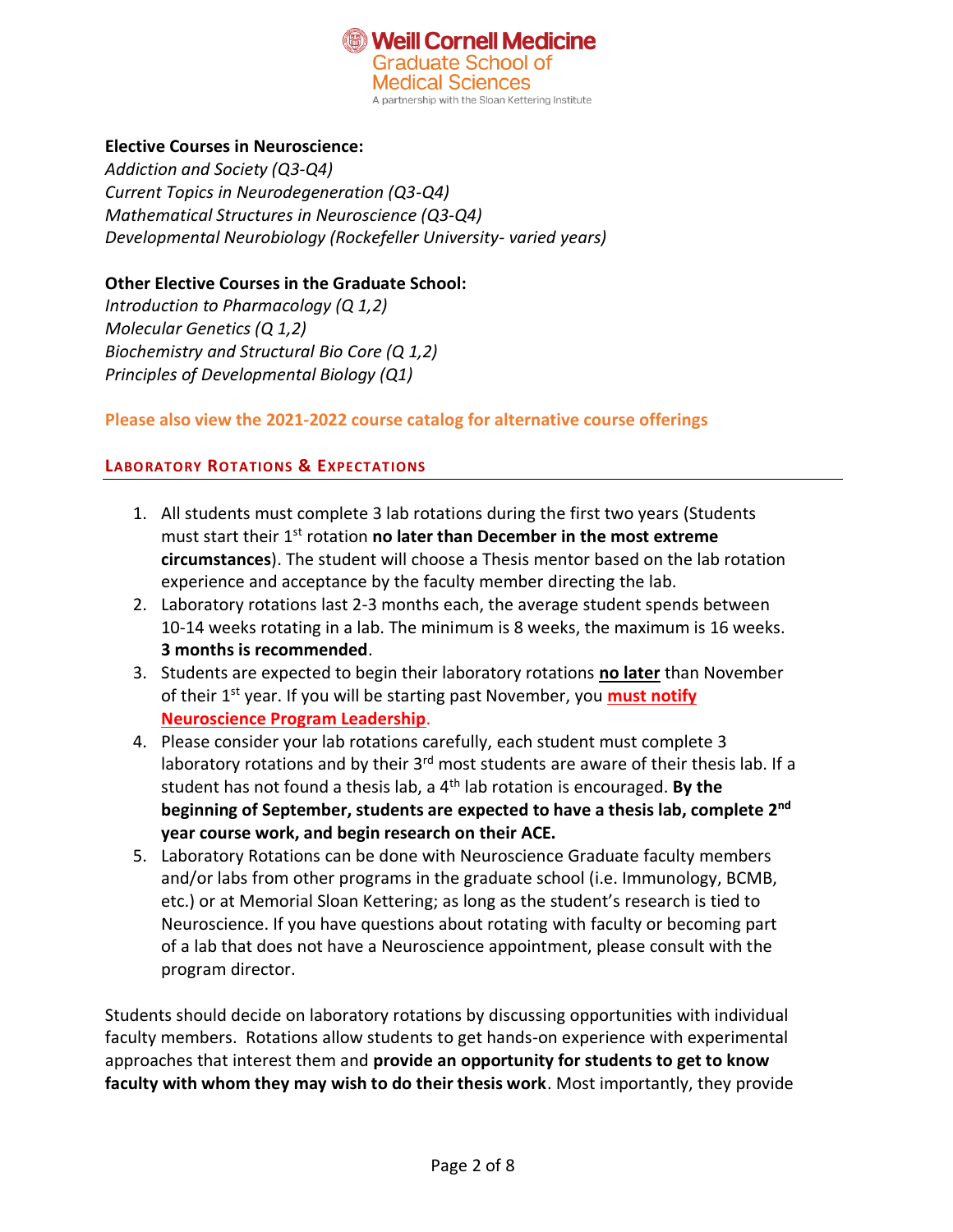

an opportunity to learn how to design controlled experiments, evaluate data, present their data to scientific colleagues, and make new discoveries!

#### **RECRUITMENT**

To enhance the state of the Graduate Program,  $1<sup>st</sup>$ , 2<sup>nd</sup>, and 3<sup>rd</sup> years are expected to participate in recruitment days (January & February of each year). Students will be paired with prospective candidates as an opportunity to help promote the program.

#### **Recruitment Dates:**

- **January 2022**
- **February 2022**

Additionally, all forms and handbooks are accessible via the Graduate School website. It can be located: http://gradschool.weill.cornell.edu/student-experience/student-forms

## **ACE (QUALIFYING) EXAM**

Prior to July 1st of year 2, students must successfully complete the ACE (admission to candidacy examination). The ACE is designed to test the student's general knowledge of neuroscience and includes preparation of an original written research proposal. In consultation with the thesis advisor and with the consent of the director of the program, the student chooses an ACE topic and committee.

**Guidelines:** The ACE topic MAY deal with the topic of the proposed thesis, but it is not required that the topic of the ACE should eventually be incorporated into the student's PhD dissertation. No preliminary experimental data are required for the ACE. The written and oral are expected to be grounded in the published literature, not the student's own data. The topic may differ from the thesis in model system, methodology or question. The student can meet with the committee about the proposed topic and the thesis advisor can give general feedback on the appropriateness of the aims and design. The format follows the instructions to the individual NRSA NIH graduate fellowship application, except that no experimental pilot data are required or expected in the ACE.

**The committee should consist of at least 4 examiners, 3 of whom must be on the neuroscience graduate faculty**. These members will include a designated neuroscience faculty member to serve as chair of the committee, the student's thesis advisor and two other faculty members. **The written ACE should be submitted to the graduate school and program manager 2 weeks before the oral defense** of the ACE. The format of the ACE should be the new NRSA format, with a complete abstract for the proposal, a 1 page specific aims and 6-page research plan and separate pages for references. Please be sure to read and cite empirical studies rather than reviews. Please reference the "ACE Checklist" form for further information on formatting and your committee.

**ACE Exam must be completed no later than June 30th of 2nd year.**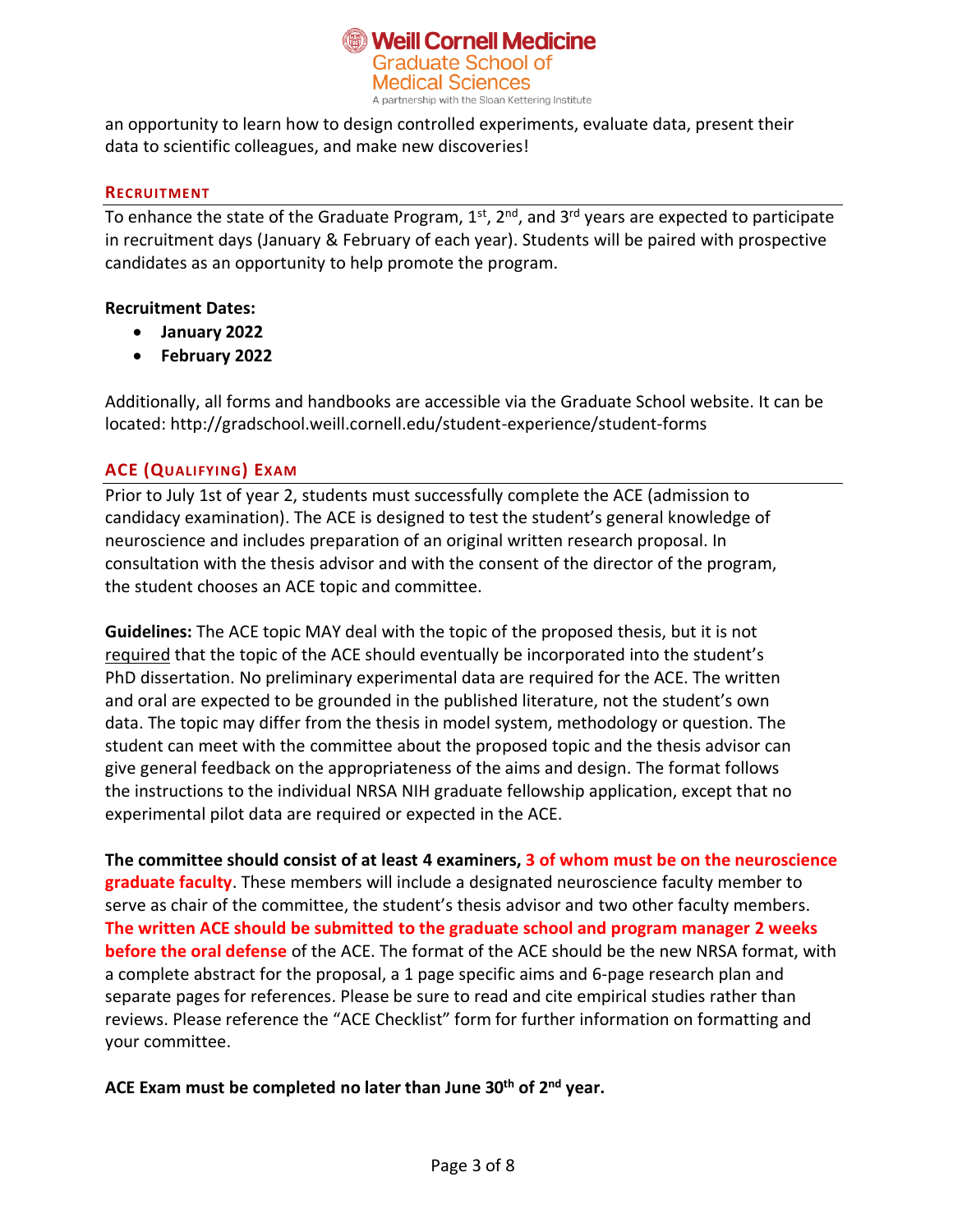

#### **VACATION POLICY**

Any time off **must** be discussed and approved by the PI. This absence is applicable whether you are on a rotation or with your thesis mentor.

#### **NEWS AND EVENTS**

Make sure to be updated with events at Cornell. There are monthly seminars, workshops, and networking events held at the graduate school. For more information please visit http://gradschool.weill.cornell.edu/about-us/news-and-events

## **THE BIG D (DISSERTATION)**

After successful completion of coursework and the ACE, the student should form a special committee to oversee their thesis that consists of a designated neuroscience faculty member to serve as chair of the committee, the student's thesis advisor and two other graduate faculty members. This **special committee must meet at least once a year** to provide advice concerning the direction of the thesis. Upon completion of the thesis, the student will prepare the work for publication, present it to the University in an open seminar, and defend the validity of the work before the committee and the members of the Program.

Forms and more information are available from the Graduate School and can be found at this link: [https://nexus.med.cornell.edu/display/gradschool.](https://nexus.med.cornell.edu/display/gradschool)

## **PROGRAM & GRADUATE SCHOOL ACTIVITIES**

Graduate students are encouraged and expected to participate in Program and Graduate school activities, including the annual retreat (mandatory), recruitment, Vincent du Vigneaud Research Symposium and other neuroscience activities posted by the Program.

**If a student is interested in traveling to a conference, she/he must be presenting a poster and first submit a travel request form to the graduate school. The student pays for costs up front, and is reimbursed up to \$800 per year.**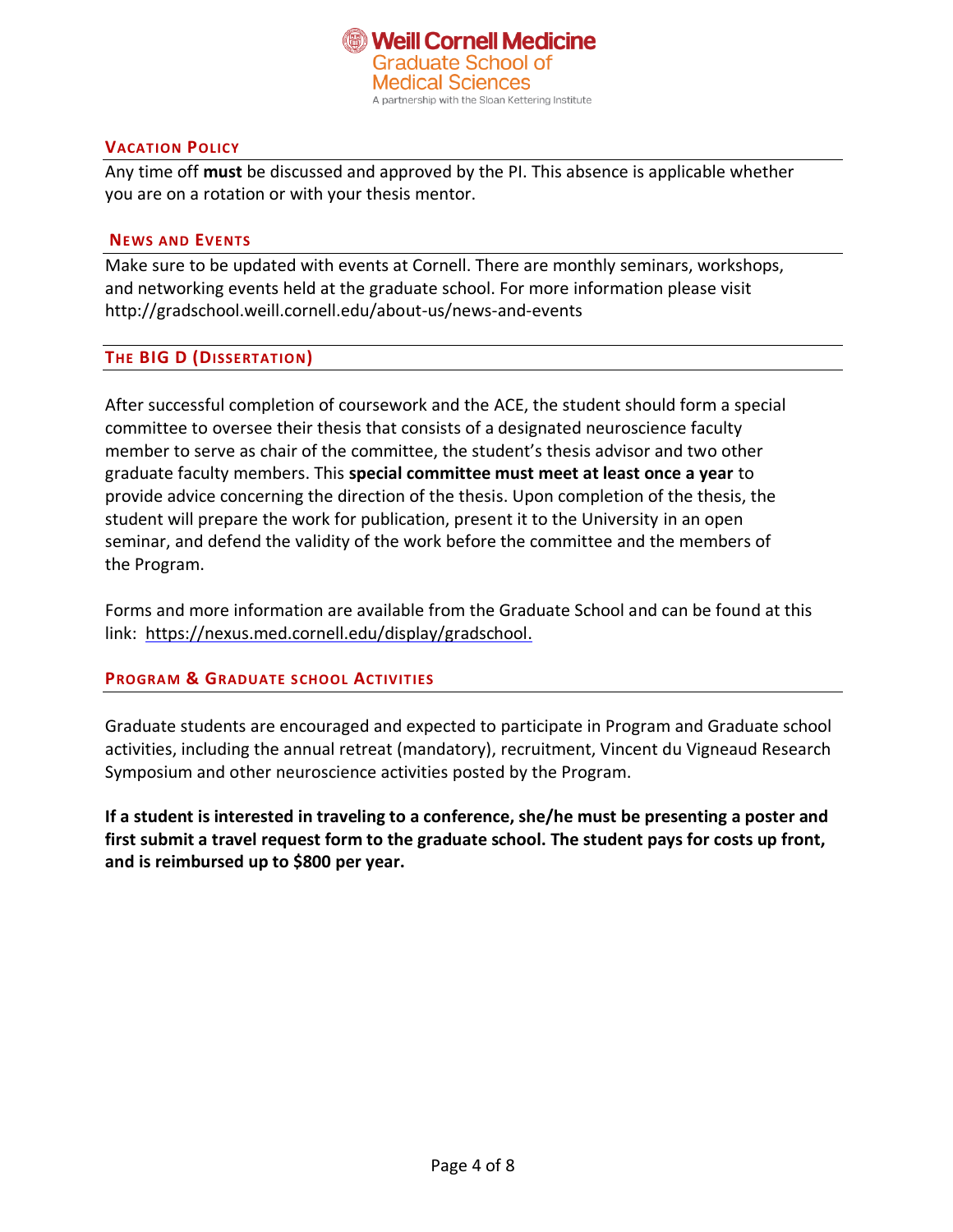

#### A partnership with the Sloan Kettering Institute

#### **NEUROSCIENCE STUDENT DIRECTORY**

| Year           | <b>Name</b>             | <b>Thesis Lab</b>               |
|----------------|-------------------------|---------------------------------|
| $\overline{2}$ | Baako, Ann              |                                 |
| $\mathbf{2}$   | Barnett, Daniel         | Anna Orr                        |
| $\overline{2}$ | Castagnola, Caitlin     |                                 |
| 2              | Foord, Careen           | Hagen Tilgner                   |
| $\overline{2}$ | Hamilton, Pauline       | Conor Liston/Josh Levitz        |
| $\overline{2}$ | Munoz, Eduardo          |                                 |
| 2              | Parra Bravo, Celeste    |                                 |
| $\overline{2}$ | Sonustun, Berkiye       |                                 |
| 2              | Walsh, Alexander        |                                 |
| 3              | Al-Naama, Njoud         | M. Elizabeth Ross               |
| 3              | Baker, Madelyn          | Anjali Rajadhyaksha/Miklos Toth |
| 3              | Carling, Gillian        | Li Gan                          |
| 3              | Estrin, David           | Conor Liston                    |
| 3              | Ferrante, John          | Conor Liston                    |
| 3              | Mitrano-Towers, Patrick | Geoffrey Pitt                   |
| 3              | O'Cinneide, Emma        | Josef Anrather                  |
| 3              | Olafson, Emily          | Amy Kuceyeski                   |
| 3              | Shahanoor, Ziasmin      | Jeremy Dittman                  |
| 3              | Simon, Amanda           | Diany Calderon                  |
| 4              | Goertz, Jennifer        | Josef Anrather                  |
| 4              | Hopland, Kelsey         | Vivanne Tabar                   |
| 4              | Jackvony, Stephanie     | Lonny Levin                     |
| 4              | Jain, Tanya             | Yueming Li                      |
| 4              | Komer, Lauren           | Jacqueline Burre                |
| 4              | Liu, Bangyan            | Li Gan                          |
| 4              | Lopez-Lee, Chloe        | Li Gan                          |
| 4              | Molle, Nicole           | Miklos Toth                     |
| 4              | Southwell, Nneka        | Giovanni Manfredi               |
| 4              | Waraich, Suniyaa        | Jonathan Victor                 |
| 5              | Bayleyen, Yared         | Chris Mason                     |
| 5              | Falvo, David            | Rohit Chandwani                 |
| 5              | Fels, Jasmine           | Giovanni Manfredi               |
| 5              | Koo, So Yeon            | Lorenz Studer                   |
| 5              | Krishnamurthy, Anjana   | Alex Joyner                     |
| 5              | Lee, Andrew             | Alex Joyner                     |
| 5              | Lin, Susan              | Geoffrey Pitt                   |
| 5              | Meadows, Samantha       | Anna Orr                        |
| 5              | Nabila, Anika           | Miklos Toth                     |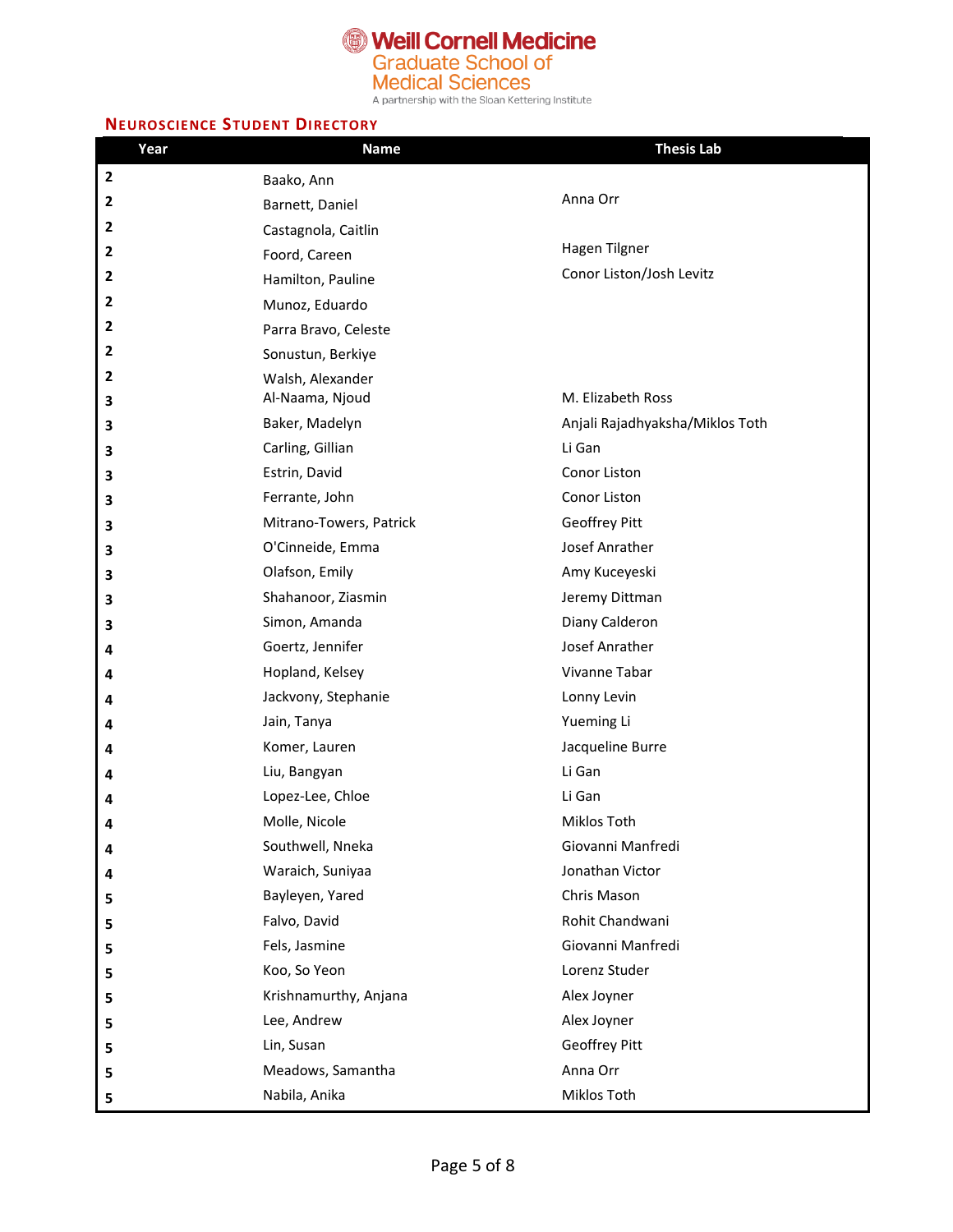

| 5            | Ries, Ryan             | Samie Jaffrey                    |
|--------------|------------------------|----------------------------------|
| 5            | Sayles, Nicole         | Giovanni Manfredi                |
| 5            | Schaeffer, Samantha    | Costantino ladecola              |
| 5            | Xie, Ying Xue          | Manu Sharma                      |
| 6            | Marks, Kimberly        | Josef Anrather                   |
| 6            | Buch, Amanda           | Conor Liston                     |
| 6            | Floyd, Taylor          | M. Elizabeth Ross                |
| 6            | Gutzeit, Vanessa       | Josh Levitz                      |
| 6            | Jacquet, Rudy          | <b>Frederick Maxfield</b>        |
| 6            | Lopez, Katherine       | Miklos Toth                      |
| 6            | Rittenhouse, Chelsea   | Lorenz Studer                    |
| 6            | Rivera, Jean           | Kristen Pleil                    |
| 6            | Ryan, James            | <b>Francis Lee</b>               |
| 6            | Saad, Syed             | <b>Frederick Maxfield</b>        |
| 6            | Wiggins, Shakarr       | Lonny Levin                      |
| 7            | Carnazza, Kathryn      | Jacqueline Burre                 |
| 7            | Chen, Rosa             | Miklos Toth                      |
| 7            | Guiberson, Noah        | Jacqueline Burre                 |
| 7            | Xia, Chuying           | Conor Liston                     |
| 7            | Xie, Xihe              | Ashish Raj (Adjunct at UC Davis) |
| 8            | Hergenreder, Emiliano  | Lorenz Studer                    |
| M.D./Ph.D.'s |                        |                                  |
|              | Fetcho, Robert         | Conor Liston                     |
|              | Iannone, Andrew        | Natalia De Marco                 |
|              | Phillips, Samantha     | Lorenz Studer                    |
|              | Shaver, Daniel         | Conor Liston                     |
|              | Talishinsky, Aleksandr | Conor Liston                     |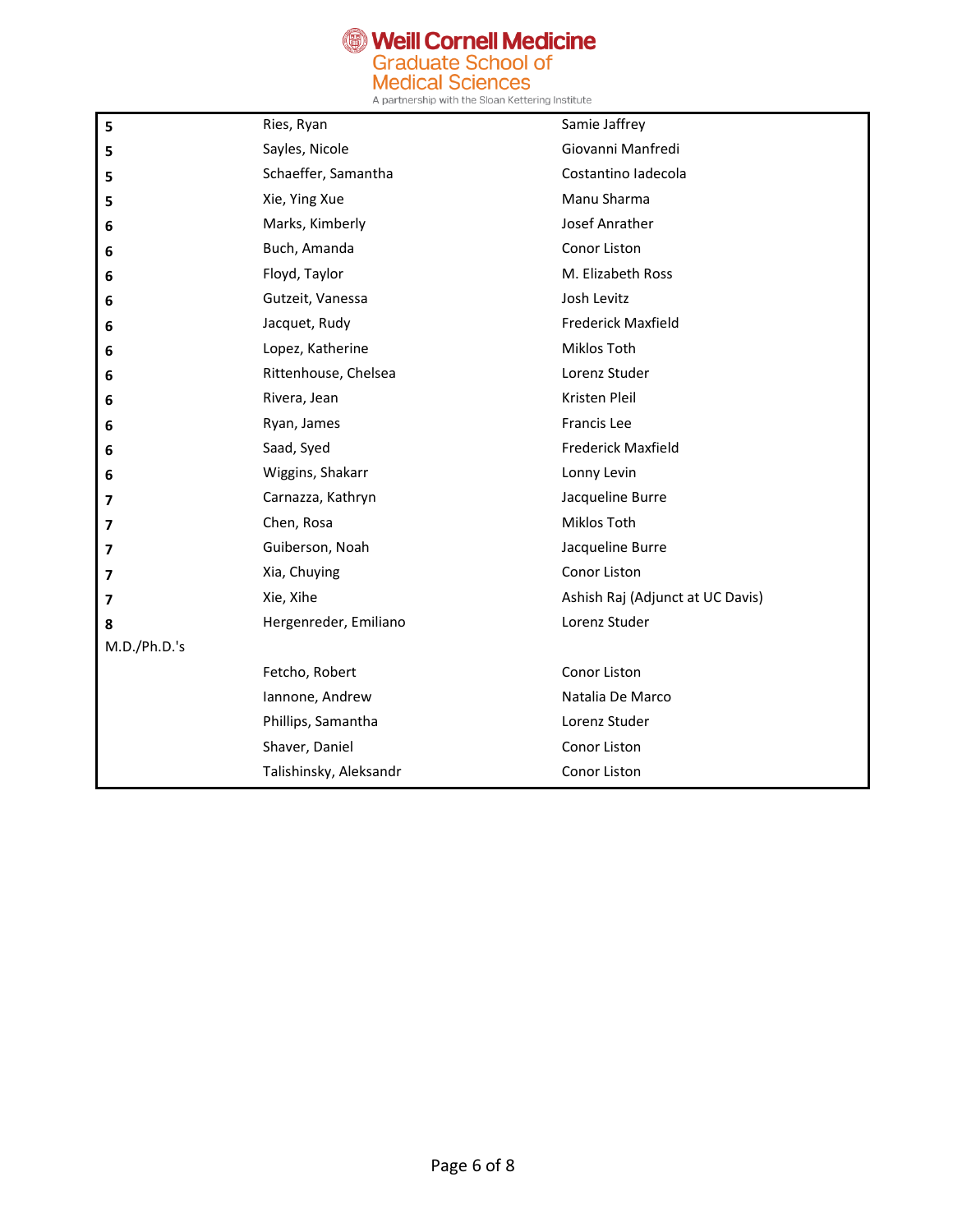

#### **NEUROSCIENCE GRADUATE FACULTY AND EMAIL CONTACT**

Josef Anrather –[joa2006@med.cornell.edu](mailto:–joa2006@med.cornell.edu) Enrique [R-Boulan-boulan@med.cornell.edu](mailto:R-Boulan-boulan@med.cornell.edu) Sunghee Cho-suc2002@med.cornell.edu Diany Paola Calderon - dpc2003@med.cornell.edu Natalia De Marco-nad2018@med.cornell.edu David Eliezer-dae2005@med.cornell.edu Daniel [Gardner-dgardner@med.cornell.edu](mailto:Gardner-dgardner@med.cornell.edu) Gary [Gibson-ggibson@med.cornell.edu](mailto:Gibson-ggibson@med.cornell.edu) Michael Glass-mjg2003@med.cornell.edu Peter [Goldstein-pag2014@med.cornell.edu](mailto:Goldstein-pag2014@med.cornell.edu) Barbara [Hempstead-blhempst@med.cornell.edu](mailto:Hempstead-blhempst@med.cornell.edu) Costantino [Iadecola-coi@med.cornell.edu](mailto:Iadecola-coi@med.cornell.edu) Samie [Jaffrey-srj2003@med.cornell.edu](mailto:Jaffrey-srj2003@med.cornell.edu) Alexandra [Joyner-joynera@mskcc.org](mailto:Joyner-joynera@mskcc.org) Francis [Lee-fslee@med.cornell.edu](mailto:Lee-fslee@med.cornell.edu) Lonny [Levin-llecin@med.cornell.edu](mailto:Levin-llecin@med.cornell.edu) Yueming Li[-liy2@mskcc.org](mailto:liy2@mskcc.org) Conor Liston-col2004@med.cornell.edu Giovanni [Manfredi-gim2004@med.cornell.edu](mailto:Manfredi-gim2004@med.cornell.edu) Teresa [Milner-tmilner@med.cornell.edu](mailto:Milner-tmilner@med.cornell.edu) Virginia [Pickel-vpickel@med.cornell.edu](mailto:Pickel-vpickel@med.cornell.edu) Glen Prusky- glp2004@med.cornell.edu Keith [Purpura-kpurpura@med.cornell.edu](mailto:Purpura-kpurpura@med.cornell.edu) Anjali Rajadhyaksha-amr2011@med.cornell.edu Rajiv [Ratan-rratan@burke.org](mailto:Ratan-rratan@burke.org) M. Elizabeth [Ross-mer2005@med.cornell.edu](mailto:Ross-mer2005@med.cornell.edu) Tim [Ryan-taryan@med.cornell.edu](mailto:Ryan-taryan@med.cornell.edu) Nicholas Schiff- [nds2001@med.cornell.edu](mailto:nds2001@med.cornell.edu) David J. Simon - djs4002@med.cornell.edu Manu Sharma- [mas2189@med.cornell.edu](mailto:mas2189@med.cornell.edu) Lorenz [Studer-studerl@mskcc.org](mailto:Studer-studerl@mskcc.org) Viviane Tabar- tabarv@mskcc.org Ching-Hwa [Sung-chsung@med.cornell.edu](mailto:Sung-chsung@med.cornell.edu) Miklos [Toth-mtoth@med.cornell.edu](mailto:Toth-mtoth@med.cornell.edu) Jonathan [Victor-jdvicto@med.cornell.edu](mailto:Victor-jdvicto@med.cornell.edu) John [Wagner-jawagne@med.cornell.edu](mailto:Wagner-jawagne@med.cornell.edu) Dianna Willis- [diw2004@med.cornell.edu](mailto:diw2004@med.cornell.edu) Jian [Zhong-jiz2010@med.cornell.edu](mailto:Zhong-jiz2010@med.cornell.edu) Anna Orr – [ago2002@med.cornell.edu](mailto:ago2002@med.cornell.edu) Jacqueline Burre – jab2058@med.cornell.edu Hagen Tilgner – [hut2006@med.cornell.edu](mailto:hut2006@med.cornell.edu) Dilek Colak – [dic2009@med.cornell.edu](mailto:dic2009@med.cornell.edu)